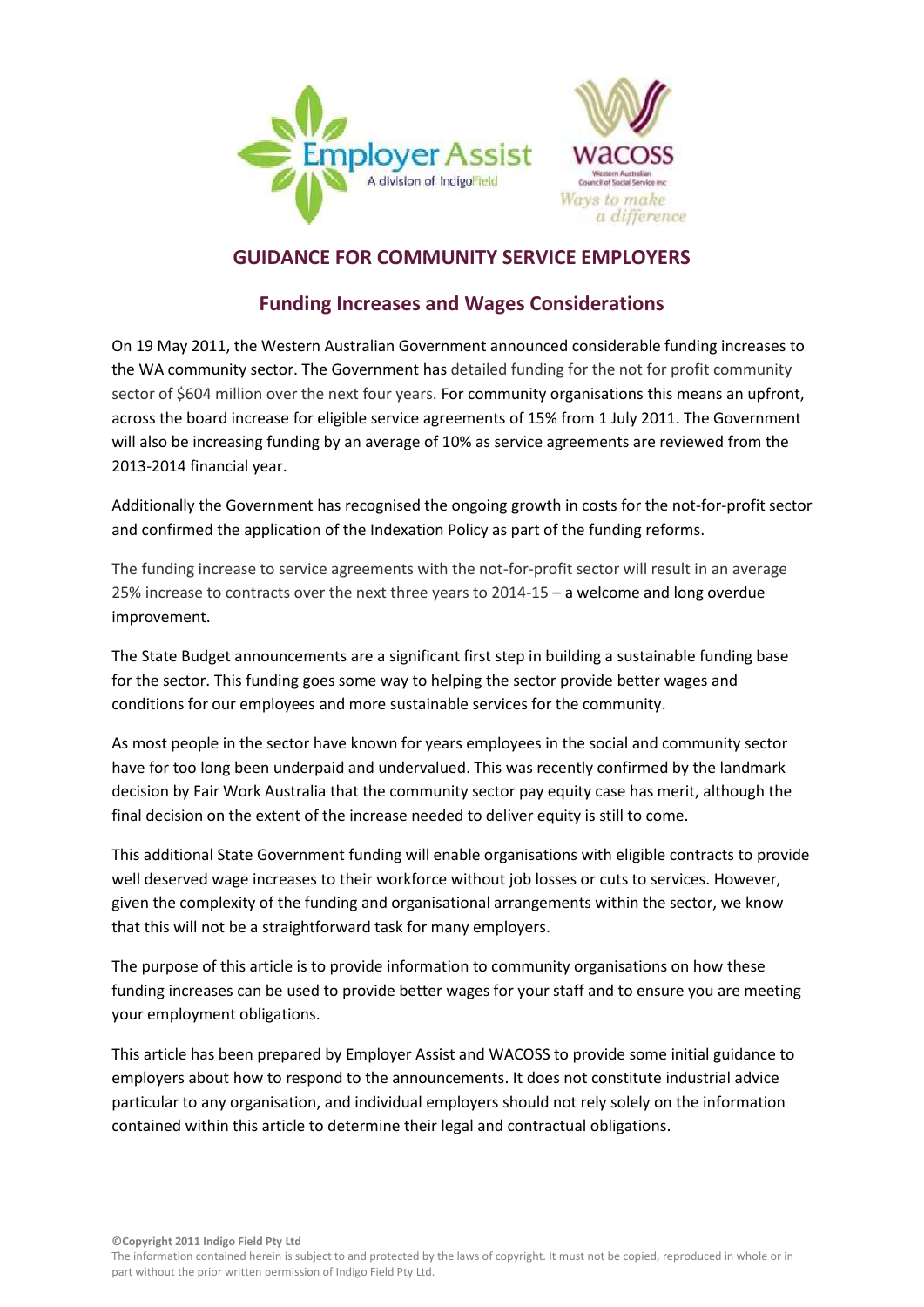# **Complying with your Employment Obligations**

The funding increase announced in the State Budget provides a great opportunity for your organisation to better reward employees for their hard work and service to the community. It also provides a great opportunity to ensure your organisation is meeting its workplace obligations now and into the future.

WACOSS recommends all organisations undertake the following actions:

- 1. Wait until you receive direct advice from your funding provider about the eligibility of your service to determine your eligibility and the value of your funding increase;
- 2. Use an appropriate apportionment of the budget increase to increase staff wages;
- 3. Identify and meet your existing employment obligations;
- 4. Prepare for future increases in wages; and
- 5. Remain informed and ask for assistance.

## **1. Advice about eligibility**

Organisations should receive advice directly from their State Government funding provider about the funding increase that they are eligible for. If you have not received this advice by 1 July 2011 we recommend you contact your funding contract manager. You can also read the fact sheets that have been prepared by the Department of Premier and Cabinet which describe the scope of eligibility of different state funding contracts for the increased funding.

#### **2. Use the additional funding to increase staff wages**

The historical lack of funding for the sector has significantly contributed to lower wages in the community services sector. This Budget announcement is intended to help to rectify the undervaluation of employees in our sector.

The Government states in its Budget Fact Sheet that this funding will:

*"Assist not-for-profit organisations to increase salaries to attract and retain quality people who provide valuable care and assistance to the vulnerable and disadvantaged in Western Australia."*

It is intended that this funding be predominantly used to pass on to employees through wage increases. This funding will not completely resolve the issue of wages in our sector, as workers in our sector are funded through multiple complex funding streams, but it is a welcome start.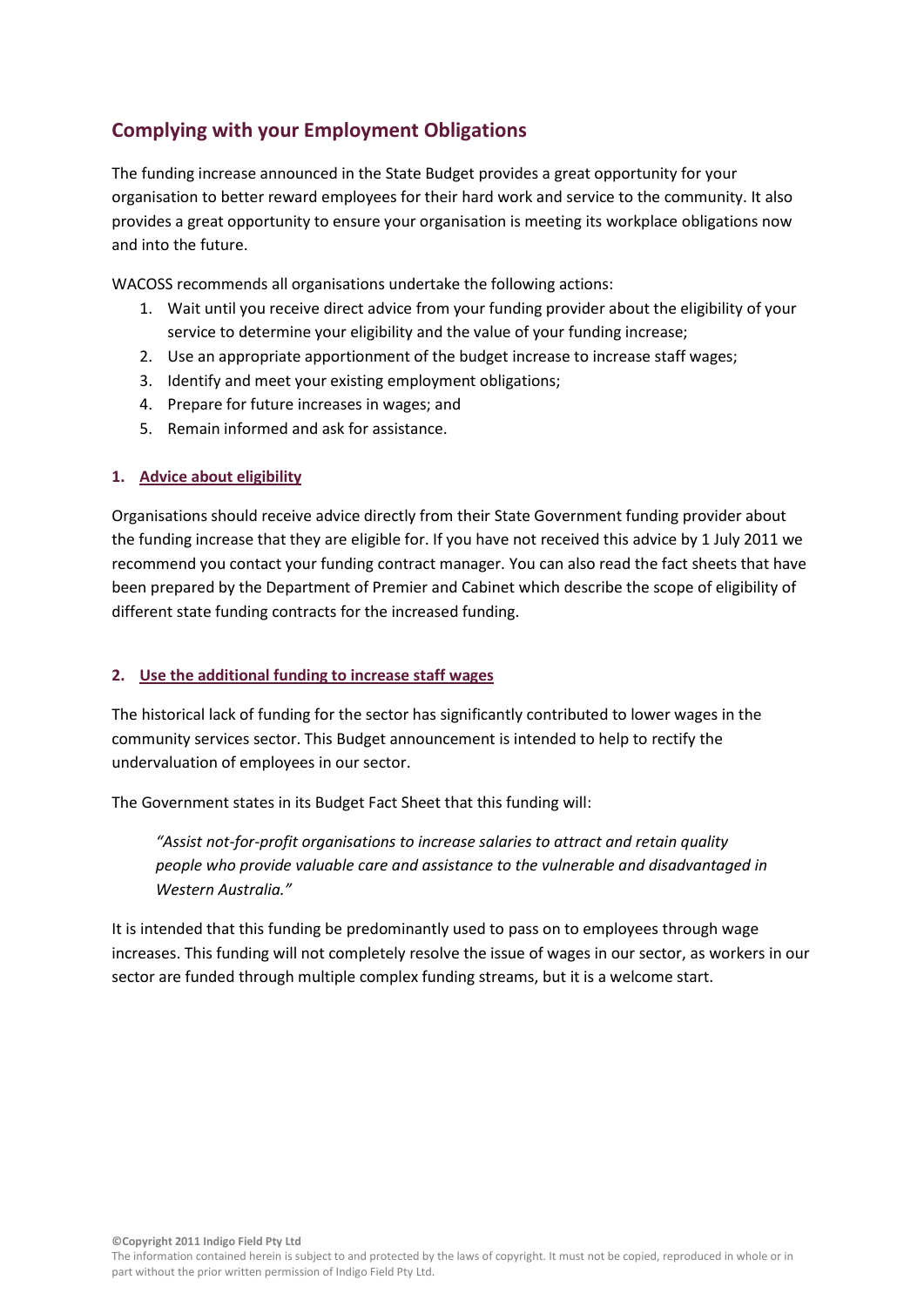### *Increasing Employee Wages*

Determining the amount to increase employee wages can be a difficult task. While it is important to pass on this funding increase to employees, it is also important that the organisation ensures it can afford the wage increase. An employee's wages extends beyond merely the employee's rate of pay. Increasing an employee's rate of pay will also increase other aspects of the employee's wage such as:

- **•** Superannuation;
- Penalty rates, such as weekend, public holidays, and overtime rates;
- Shift Allowances; and
- Casual loadings.

## Example

Bill works 20 hours per week at an ordinary rate of \$20.00 per hour. Bill works some hours on a Sunday and is paid at double time. If Bill's ordinary rate of pay is increased by \$2.00 per hour:

Bill's ordinary hourly rate of pay increases by \$2.00 to \$22.00;

Bill's weekend hourly rate of pay increases by \$4.00 to \$44.00; and Bill's superannuation increases by \$3.60 per week.

An employee's wage can also be made up of allowances that will not automatically increase in line with an increase in the ordinary rate of pay. For some employees, allowances can make up a significant part of an employee's income.

Organisations should be aware that merely increasing the rate of pay without increasing allowances may disadvantage some employees.

#### Example

Mary mainly does sleepover work at her workplace. The \$30.00 sleepover allowance makes up a significant proportion of Mary's take home pay. Because of the funding increase, Mary's rate of pay went up. However, because the sleepover allowance is not linked to her hourly rate of pay, Mary's allowance has stayed at \$30.00. Mary believes that because she works sleepovers, she was disadvantaged. Employers are not required to increase these types of allowances, but may elect to do so in the interests of workplace harmony.

The last component of a permanent employee's wage is their leave accruals. Some organisations keep track of the amount of leave their employees have accrued so they know how much leave the organisation may have to pay.

Generally, an employee's rate of pay when on holidays is the same as their rate of pay if they were at work. When an employee's rate of pay increases, so do the payments when an employee takes leave regardless of what the rate of pay was when the leave was accrued.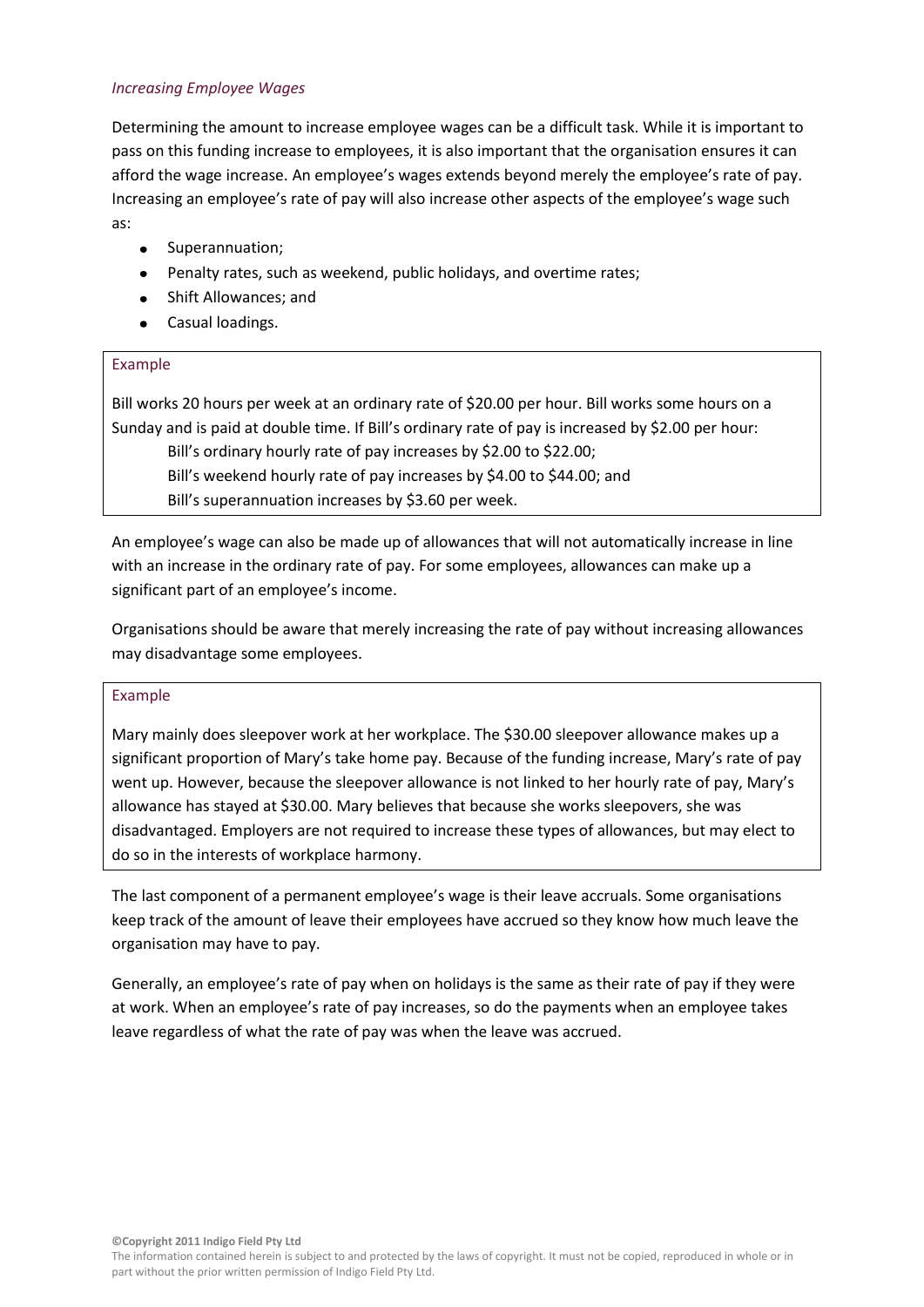#### Example

Joe has accrued 8 weeks annual leave and is entitled to cash out a part of his annual leave. Joe's employer sets aside funds for Joe's annual leave based on his current rate of pay. Before 1 July 2011, Joe had an hourly rate of \$20.00. After the funding increase, Joe's hourly rate increased to \$22.00. At the end of the year, Joe wants to cash out four weeks' of his annual leave.

Even though Joe accrued half of his entitlement when he was being paid \$20.00/hour, Joe is entitled to be paid out his entire four weeks at his current hourly rate of \$22.00.

## *Note: the modern SACS award does not allow for cashing out of annual leave, but other awards do.*

This additional funding will allow employees to benefit from better wages. However, it is very important for organisations to understand that an employee's wage is not just their rate of pay.

Increasing an employee's rate of pay will have flow-on affects that should be accounted for. Increasing hourly rates of pay will also increase penalty rates, loadings and leave accruals. However, by only increasing rates of pay, an organisation may be disadvantaging employees who rely on set allowances.

# **3. Meeting Current Employment Obligations**

While the increase in funding enables organisations to provide better wages for their employees, it is essential that organisations ensure they are meeting their current employment obligations in all areas.

The Fair Work Ombudsman investigates any non-compliance issues. Even if you are paying your employees well above the award rate of pay, you can still be found to be non-compliant if you are incorrectly applying penalty rates and allowances.

Employment obligations can be derived from a number of sources. It is important that organisations identify where their employment obligations stem from and whether they are meeting all requirements.

Your employment obligations may come from awards, enterprise agreements, funding agreements or legislated minimum conditions of employment.

#### *Awards*

An award establishes the absolute minimum wage for employees working in a particular industry.

In the national system, the **Social, Community, Home Care and Disability Services Industry Award 2010** (commonly referred to as the **Modern SACS Award**) covers employers in the community sector and their employees.

In the state system, the **Crisis Assistance and Support Housing Interim Award 2011** and the **Social and Community Services Interim Award 2011** establish wages and conditions

Rates of pay within awards change after a decision by Fair Work Australia or the WA Industrial Relations Commission. The most well recognised decision is the minimum wage decision. It is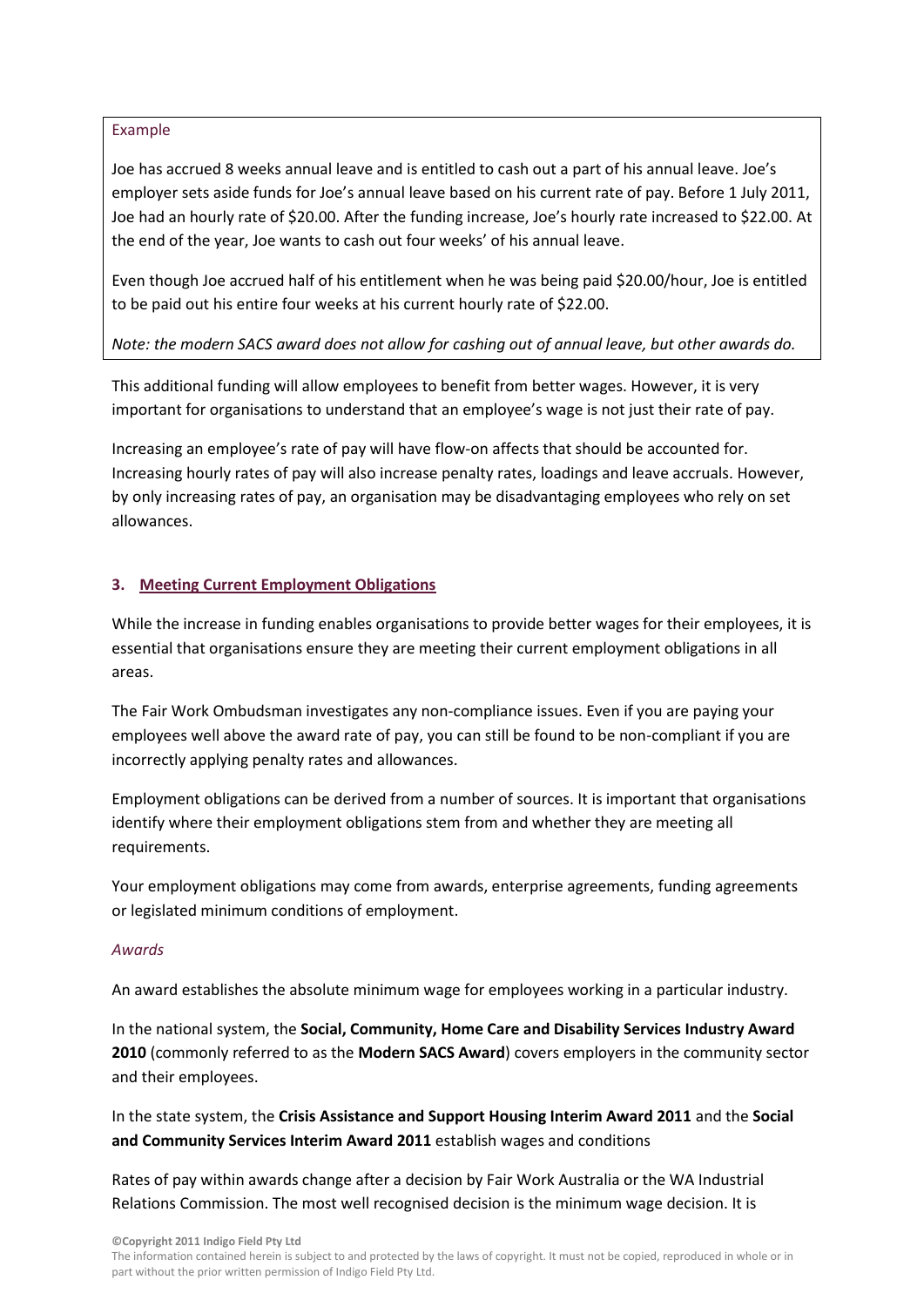common for award rates of pay to increase once every year due to a minimum wage decision. However, it is important to be mindful that other decisions can affect modern award rates also.

# *Enterprise Agreements*

Enterprise agreements are negotiated between employers and their employees to ensure the wages and conditions best suit the needs of the organisation.

Enterprise agreements will often include clauses identifying when wages increase. There are often annual percentage increases each year.

Enterprise agreements (especially in the not-for-profit sector) can also require increases in wages to take effect in line with funding increases. It is important that all organisations covered by an agreement identify whether such clauses exist in their agreement, and whether the agreement requires a wage increase equal to or commensurate with this latest increase in funding.

# *Funding Agreements*

Some funding agreements contain requirements regarding how employees must be paid. Funding agreements may include rates of pay, the award to be used, and when increases must be passed on.

It is important to determine whether your funding agreements require your organisation to pass on wage increases in line with this funding increase.

# *Minimum Wage and Conditions*

Any employee not covered by an award or enterprise agreement derives their minimum entitlements from legislation and minimum wage decisions.

In the national system, Fair Work Australia establishes the national minimum wage to take effect on 1 July every year. Minimum conditions are derived from the National Employment Standards in the *Fair Work Act 2009*.

In the state system, the WA Industrial Relations Commission establishes the state system minimum wage to take effect on 1 July every year. Minimum conditions for state system employees are derived from the *Minimum Conditions of Employment Act 1993*.

# *State System versus National System*

Over the past few years, Australia's industrial relations system has undergone significant change. Many WA not-for-profit organisations remain confused as to which industrial relations system they are in, and what pay and conditions apply to their employees. Unfortunately, only the Federal Court is able to determine which industrial relations system an organisation is in.

However, with the funding announcement, the WA Government also released the *'Delivering Community Services in Partnership (DCSP) Policy'*. This policy forms a part of the reforms that seek to reduce the administrative burden on community organisations that stem from the funding process. These reforms will reduce reporting requirements, standardise funding contracts and enable organisations to be more responsive and flexible in the way they deliver community services on behalf of the government.

The impact this policy will have on your employment obligations will need to be determined case by case, but it is likely that an organisation's funded activities are considered 'trading', in which case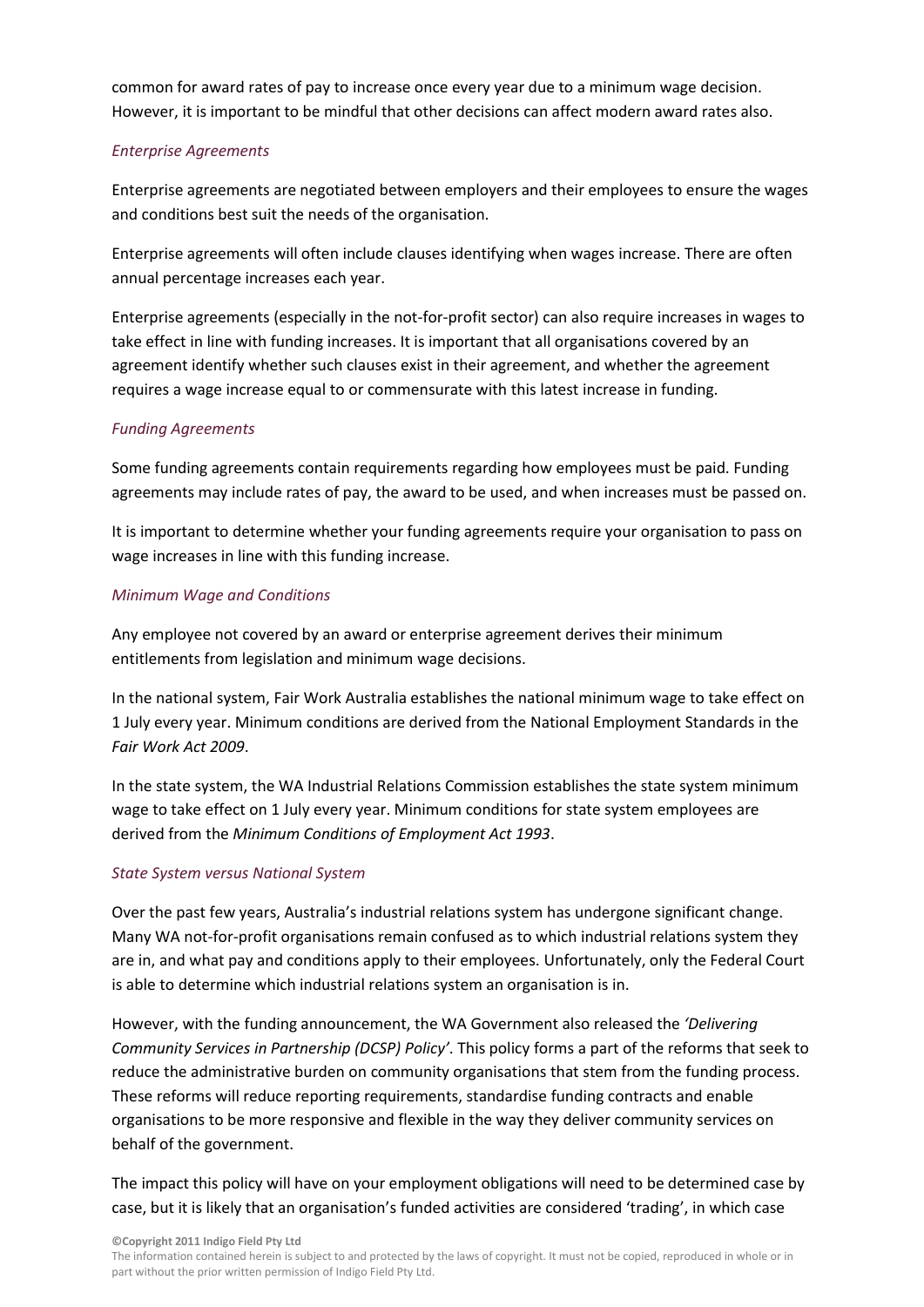not-for-profit organisations with service funding agreements would be likely to be covered in the national workplace relations system.

For more information you can view the *DCSP Policy* by [following this link.](http://www.dpc.wa.gov.au/Publications/EconomicAuditReport/Documents/Budget%20Fact%20Sheet%20-%20The%20DCSP%20Policy.pdf)

## **4. Prepare for Future Wage Increases**

Ensuring compliance with your employment obligations is not a one-off activity. Rather, rates of pay are consistently changing and need to be reviewed regularly to ensure you are remaining compliant.

There is nothing preventing you from providing wages greater than the minimum. In fact, this funding increase can assist organisation to do this. It is important to ensure in all circumstances that you remain above the minimum rate of pay.

Over the next 12 months, there will be some significant decisions and changes that could require you to increase employee wages further to ensure you continue to comply with your employment obligations.

## *1 July 2011 –Minimum Wage increases*

From the first pay period after 1 July 2011, minimum rates of pay will increase.

Regardless of whether you are in the national or state industrial relations system, or whether your employees are covered by an award, award-free or covered by an enterprise agreement, these decisions should be noted, since any increases may need to be passed on to employees.

While the decisions will not be known until late June 2011, it is expected that federal minimum rates of pay will be increased between \$10.00 and \$25.00 per week.

#### *Early 2012 – Pay Equity Case decision*

On 16 May 2011, Fair Work Australia decided that employees in the social and community sector have been historically underpaid when compared to government employees performing similar roles. Fair Work Australia is now preparing to make an order increasing the wages of community sector employees in the national system.

While it is not yet known what this increase is likely to be, the Australian Services Union is seeking an increase of up to 38%.

Any wage increases resulting from this decision will likely commence early in 2012.

The wage increases resulting from this decision will go some way to rectifying the traditional undervaluation of employees in our sector. The increased funding provided in the State Budget should be used to ensure your organisation complies with the intent of this decision.

# *February 2012 – Commencement of Transitional Arrangements*

Transitional arrangements contained in the modern SACS award provide for the phasing in of many wage differences between the old awards and the modern award. This phasing in applies to rates of pay, penalty rates, shift loadings, and casual loadings. For the modern SACS award, this phasing in commences on 1 February 2012.